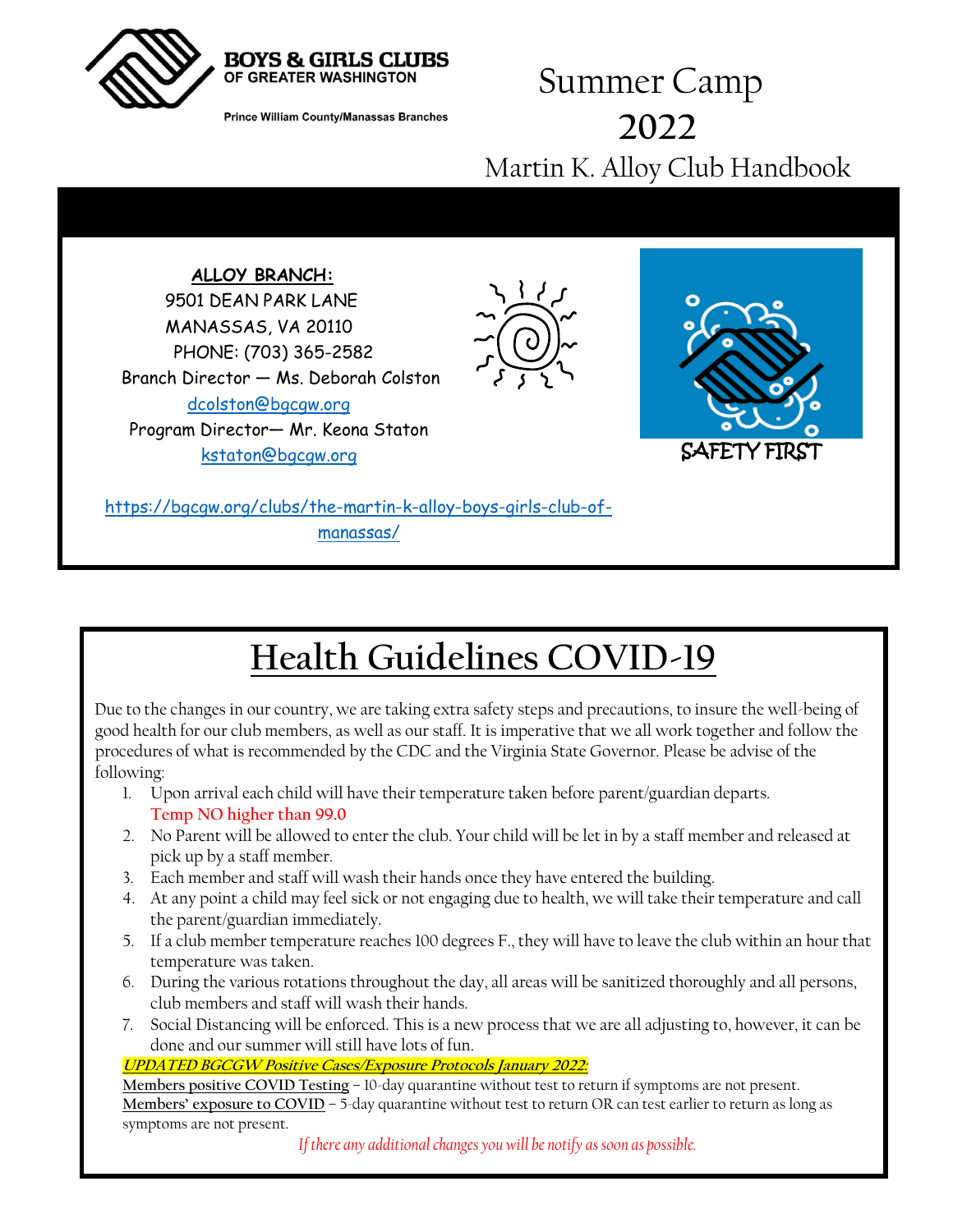| Hours of Operation:                                                                                                                                                                                                             | Trips, Attire, & In House Events                                                                                                                                                                                                                                                                                                                                                                                                  |
|---------------------------------------------------------------------------------------------------------------------------------------------------------------------------------------------------------------------------------|-----------------------------------------------------------------------------------------------------------------------------------------------------------------------------------------------------------------------------------------------------------------------------------------------------------------------------------------------------------------------------------------------------------------------------------|
| Monday-Friday ~ 6:00 am- 6:00 pm                                                                                                                                                                                                | <b>FIELDTRIPS</b>                                                                                                                                                                                                                                                                                                                                                                                                                 |
| Ages Served:<br>Serving Ages 5 through age 17.<br>Grades: Kindergarten through 12th.<br><b>SO MUCH FUN!</b><br>Rooms Include:<br>* Computer Lab * Art Room * Learning Center *<br>Teen Room * Pre-Teen Room * Game Room * Gym * | Clothing<br>For safety reasons, it is mandatory that children<br>wear their camp shirt on days that we have Special<br>Guest/Events in house. One shirt will be provided.<br>Shirts must be worn on Water Splash days. The<br>child shirt is their identity when they are in the<br>care of the Club. The discretion is that of the<br>Branch Director and/or the Camp Director.<br>It is mandatory that all members wears tennis |
| Nature & Science * Video Games * AND MUCH                                                                                                                                                                                       | shoes or closed toe shoes as activities may                                                                                                                                                                                                                                                                                                                                                                                       |
| <b>MORE!</b>                                                                                                                                                                                                                    | change. No opened toed shoes are allowed,<br>outside of pool trips. Please remember to pack<br>dry change of clothing on Water Splash Days.                                                                                                                                                                                                                                                                                       |
| <b>Schedule Includes:</b><br>Physical movement (Daily)<br>Crafts<br><b>STEM</b><br>Art<br>Water Play (Weekly)<br>$\bullet$<br>Field Day With Games & Activities<br>Days in the Club With Rotating Programs                      | <b>Special Events/Guest</b><br>We will have various in-house events and special<br>guest to substitute for our field trips. Photos and<br>videos will be taken during each event. Please<br>remember to dress your child in their summer camp<br>shirt. Please complete the attached form for each<br>child, giving authorization for photo and video<br>release.                                                                 |
| **Due To The Pandemic With COVID-19. Parents and/or<br>Guardians are not permitted in the building. **                                                                                                                          | ** Some Fees May Apply For Certain In House<br>Special Guest**                                                                                                                                                                                                                                                                                                                                                                    |
| It is required that parents/guardians notify the<br>Camp Director when your child will NOT be in<br>attendance.                                                                                                                 |                                                                                                                                                                                                                                                                                                                                                                                                                                   |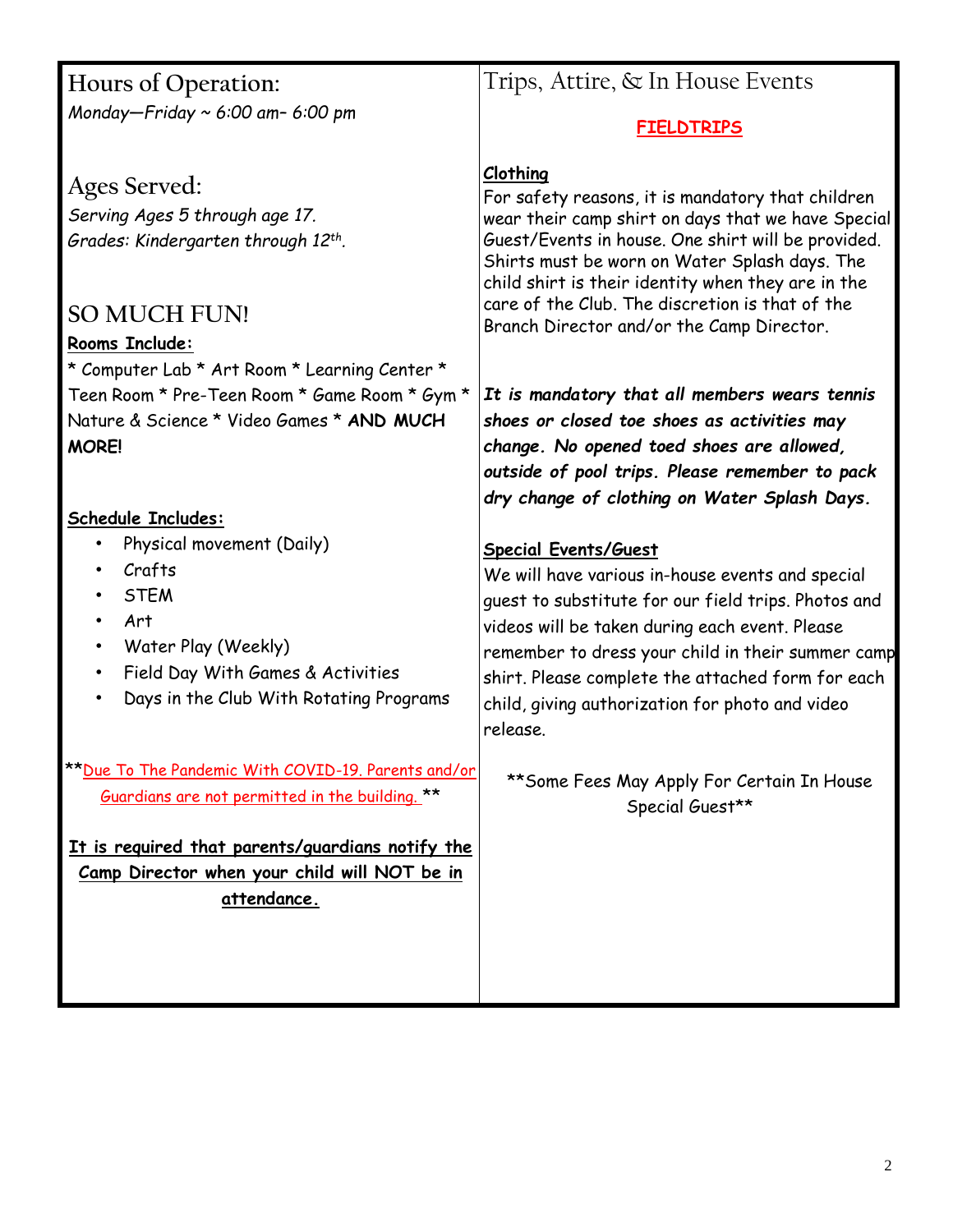| Pricing & Fees:<br>MEMBERSHIP FEE (REQUIRED):<br>\$50 (ages 5-12); \$25 (ages 13-up)<br>Weekly Summer Camp Fee: \$100 (no sibling<br>discount).                                   | Sign In /Out Policy:<br><b>Parental Responsibility</b><br>Please notify us immediately via email if your child<br>will not be attending so that we can plan<br>accordingly.                                                                                                                   |
|-----------------------------------------------------------------------------------------------------------------------------------------------------------------------------------|-----------------------------------------------------------------------------------------------------------------------------------------------------------------------------------------------------------------------------------------------------------------------------------------------|
| ALL PAYMENTS MUST BE COMPLETED<br>THROUGH OUR MY CLUB HUB ONLINE<br>PORTAL.<br>Please take your receipts for your records as we<br>do not send out end-of-the-year statements. We | All parents/guardians dropping off in the<br>mornings MUST scan the QR Code to complete<br>the daily health screenings. Please wait for<br>your child to have their temperature checked<br>and cleared prior to your departure.                                                               |
| will provide our Tax ID number at tax time.<br>AFTER 6:30PM LATE FEES ARE AS FOLLOWS:<br>$6:00 - 6:16$<br>\$15.00<br>$6:17 - 6:31$<br>\$30.00<br>\$45.00<br>$6:32 - 6:47$         | Once your child is signed in, they must stay with<br>the staff and may not leave the Club. We require<br>written authorization for anyone, other than a<br>parent, to sign your child out. Please email us if<br>there is someone picking up, who is not listed under<br>authorized persons.  |
| NO ONE IS EXEMPT FROM THIS POLICY.<br>LATE FEES WILL BE DUE THE NEXT DAY.<br>IF THE FEES ARE NOT RECONCILED,<br>YOUR CHILD MAY NOT BE DROPPED OFF.                                | We must have a copy of the court order agreement<br>for anyone who is not permitted to pick up your<br>child by law.                                                                                                                                                                          |
|                                                                                                                                                                                   | Proper photo identification is required each and<br>every time your child is signed out.                                                                                                                                                                                                      |
|                                                                                                                                                                                   | If your child has not been picked up by 6:50 pm,<br>the police will be called to transport them home.<br>Only EXCEPTION is if the parent has<br>communicated with one of the Directors that you<br>will be running late or someone is in route to pick<br>up the child. LATE FEES WILL APPLY! |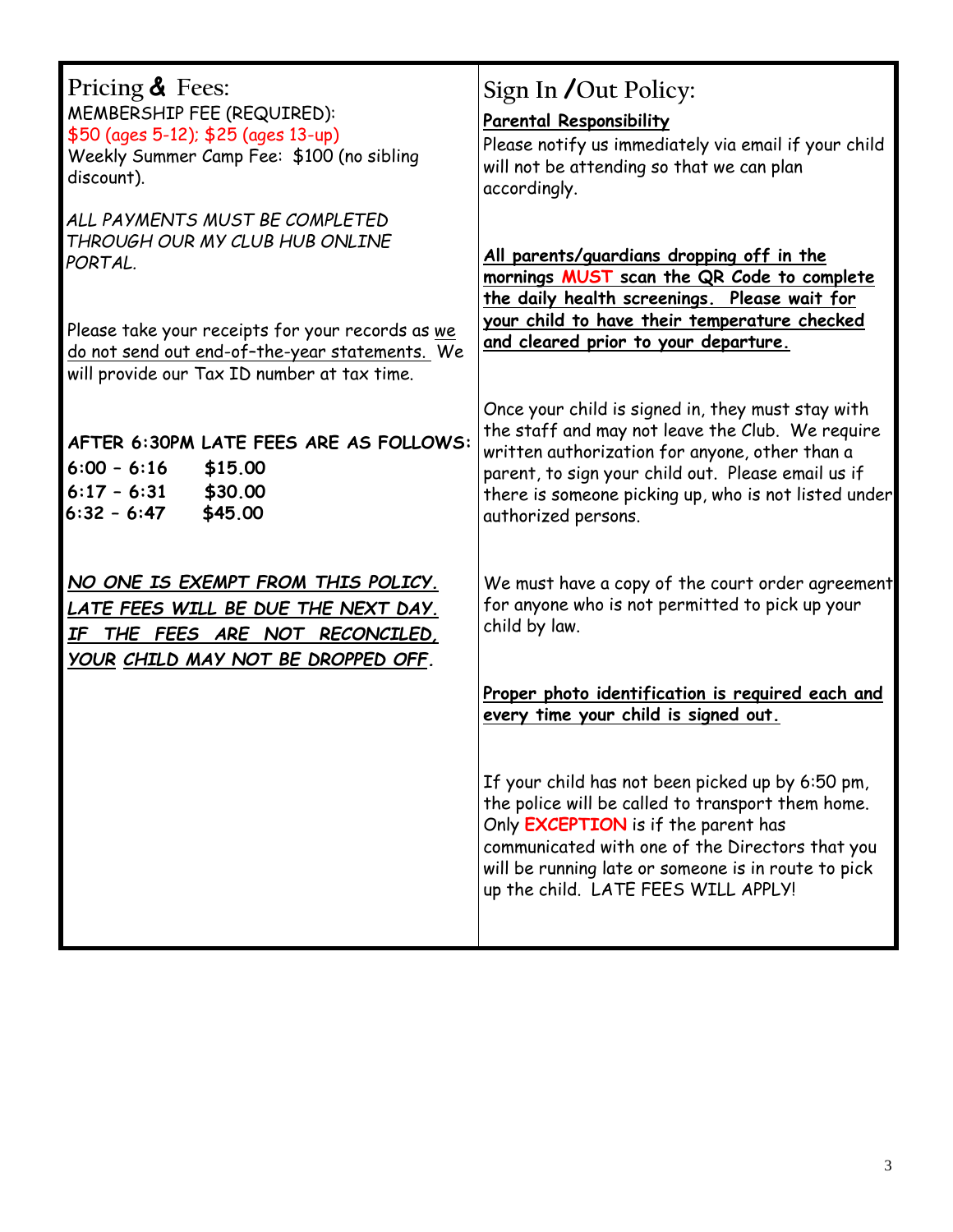### **Lunch & Snacks**

**We will provide free Lunch and PM Snack to all children enrolled in summer camp. However, if you know that there is something that your child(ren) will not eat from the Menu, please see the following:**

**Parents should assist their children in packing a well-balanced lunch. State Licensing recommends juice and water (instead of soda), veggies, fruits, a sandwich, and a light snack.** 

**Refrigerators and microwaves are not available. We suggest using an insulated bag with a coolant; as well as a thermos for their warm food. Please label lunch bags to prevent confusion.**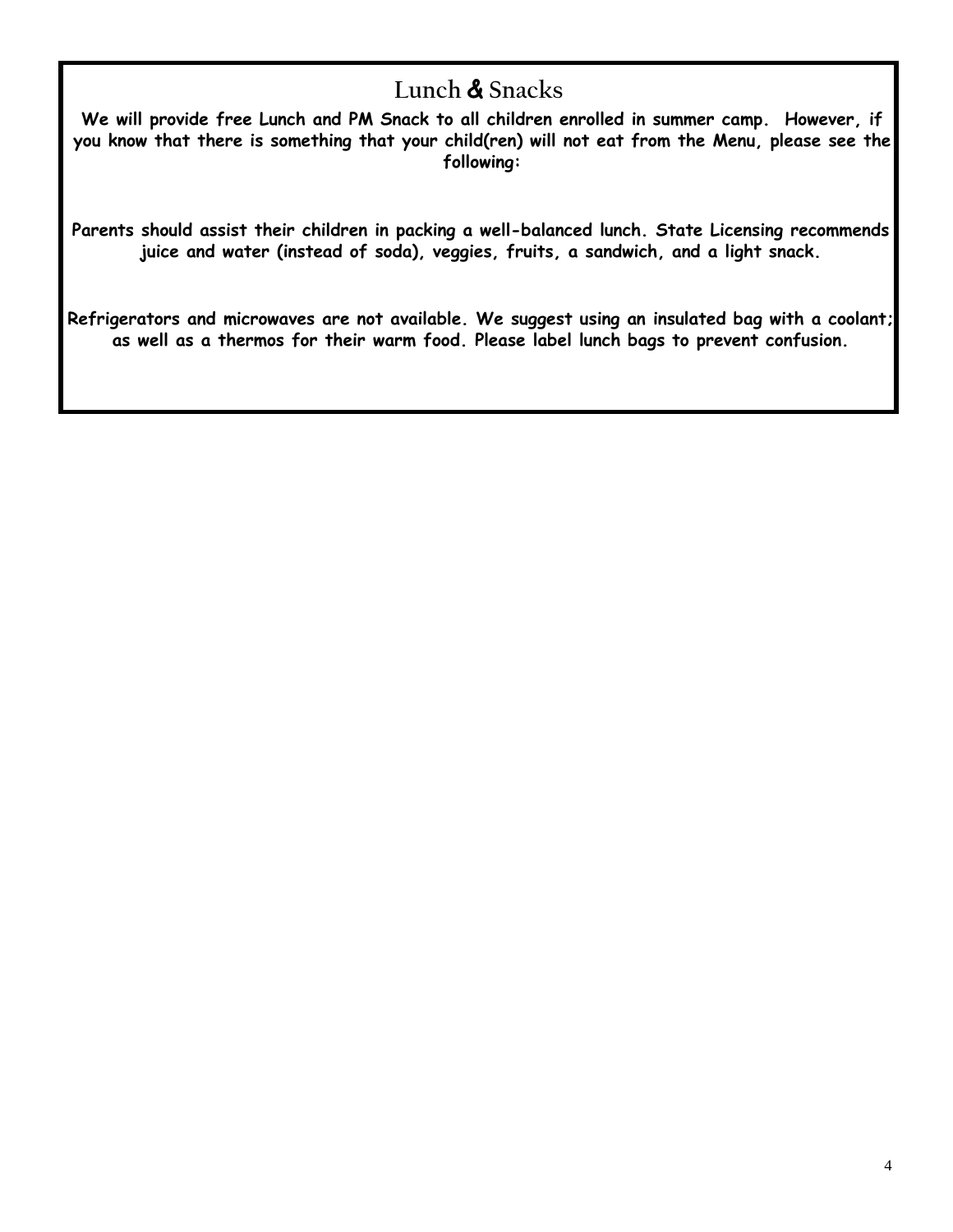| Rules & Regulations:                                                                                                                                                                                                                                                                   | Forms of Discipline :                                                                                                                                                                                                                                                                                                 |
|----------------------------------------------------------------------------------------------------------------------------------------------------------------------------------------------------------------------------------------------------------------------------------------|-----------------------------------------------------------------------------------------------------------------------------------------------------------------------------------------------------------------------------------------------------------------------------------------------------------------------|
| Loud, abusive, or aggressive language or<br>behavior will not be tolerated while at the<br>Boys & Girls Club or at Club sponsored<br>activities. Senior staff reserve the right to                                                                                                     | ~Time Out ~Loss of activity ~ Clean up duty ~<br>Incident Reports ~ Suspension or Expulsion                                                                                                                                                                                                                           |
| send members home at any time due to a<br>violation of the rules.<br>No smoking is permitted in or around the                                                                                                                                                                          | If there is any type of fighting or injury to<br>another child, the parents may be called and<br>asked to come in for a meeting with the                                                                                                                                                                              |
| Boys & Girls Club.<br>No eating or drinking except in designated<br>areas.<br>No chewing gum allowed.                                                                                                                                                                                  | Director. All decisions are at the discretion of<br>the Directors. Automatic suspension will occur if<br>an incident is repeated after a prior suspension.                                                                                                                                                            |
| Shoes and shirts are to be worn at all times.<br>No open toed shoes. Pants must be worn on<br>the waist completely covering undergarments.<br>Entry and exit of the building must be made<br>through the designated entrance/exit. All<br>children must be signed in and out each day. | The following are reasons for<br>immediate<br>suspension: ~ Fighting ~Stealing<br>$\sim$ Bullying<br>~Calling 911(prank) ~Assaulting a staff<br>member ~Having pepper spray, firecrackers,<br>alcohol, inappropriate use of computers, drugs*                                                                         |
| No glass bottles are allowed in the building<br>at any time.                                                                                                                                                                                                                           | or weapons*                                                                                                                                                                                                                                                                                                           |
| No items that may cause harm or injury to<br>anyone are not allowed<br>No running in the building, unless in the gym.                                                                                                                                                                  | *If drugs or weapons are found, both parent &<br>police will be called and the child must be picked                                                                                                                                                                                                                   |
| Basketballs may not be bounced outside the<br>gym. Basketballs are provided, please leave<br>your personal basketballs at home.                                                                                                                                                        | up immediately. Any form of fighting or<br>bullying will not be tolerated; in the event of<br>such occurrence that produces even minor<br>injury, the parent will be required, by State                                                                                                                               |
| Youth are not permitted to use cell phones in<br>the Club.<br>All toys, electronics, cell phones and                                                                                                                                                                                   | regulations, to meet with the Director for<br>mediation.                                                                                                                                                                                                                                                              |
| excessive amounts of money should be left at<br>home.                                                                                                                                                                                                                                  | <b>Expulsion</b>                                                                                                                                                                                                                                                                                                      |
| The Boys & Girls Club is not responsible for<br>any items which are lost, broken or stolen at<br>the Club. All items should be clearly marked<br>with your child's name.                                                                                                               | Children who have constant discipline problems<br>and/or are abusive to others will be terminated.<br>Once a child receives 3 incident reports, he/she<br>will be suspended. Children may be suspended or<br>expelled with less than 3 incident reports if the<br>situation warrants (i.e.: fighting and/or hitting). |
| Dress Code:                                                                                                                                                                                                                                                                            | Children will also be terminated for lack of                                                                                                                                                                                                                                                                          |
| Underwear is to be completely covered<br>Halter, midriff, bikini tops, short shorts,                                                                                                                                                                                                   | payment.                                                                                                                                                                                                                                                                                                              |
| etc. and/or any "see through" clothing are<br>not permitted.                                                                                                                                                                                                                           | <u>The Boys &amp; Girls Club is NOT</u>                                                                                                                                                                                                                                                                               |
| Clothing may not make reference to drugs,<br>$\bullet$                                                                                                                                                                                                                                 | responsible for lost, broken, or stolen                                                                                                                                                                                                                                                                               |
| alcohol, tobacco products, sex, violence,                                                                                                                                                                                                                                              | articles.                                                                                                                                                                                                                                                                                                             |
| injury, death, contain vulgar, offensive<br>messages.                                                                                                                                                                                                                                  |                                                                                                                                                                                                                                                                                                                       |
|                                                                                                                                                                                                                                                                                        |                                                                                                                                                                                                                                                                                                                       |